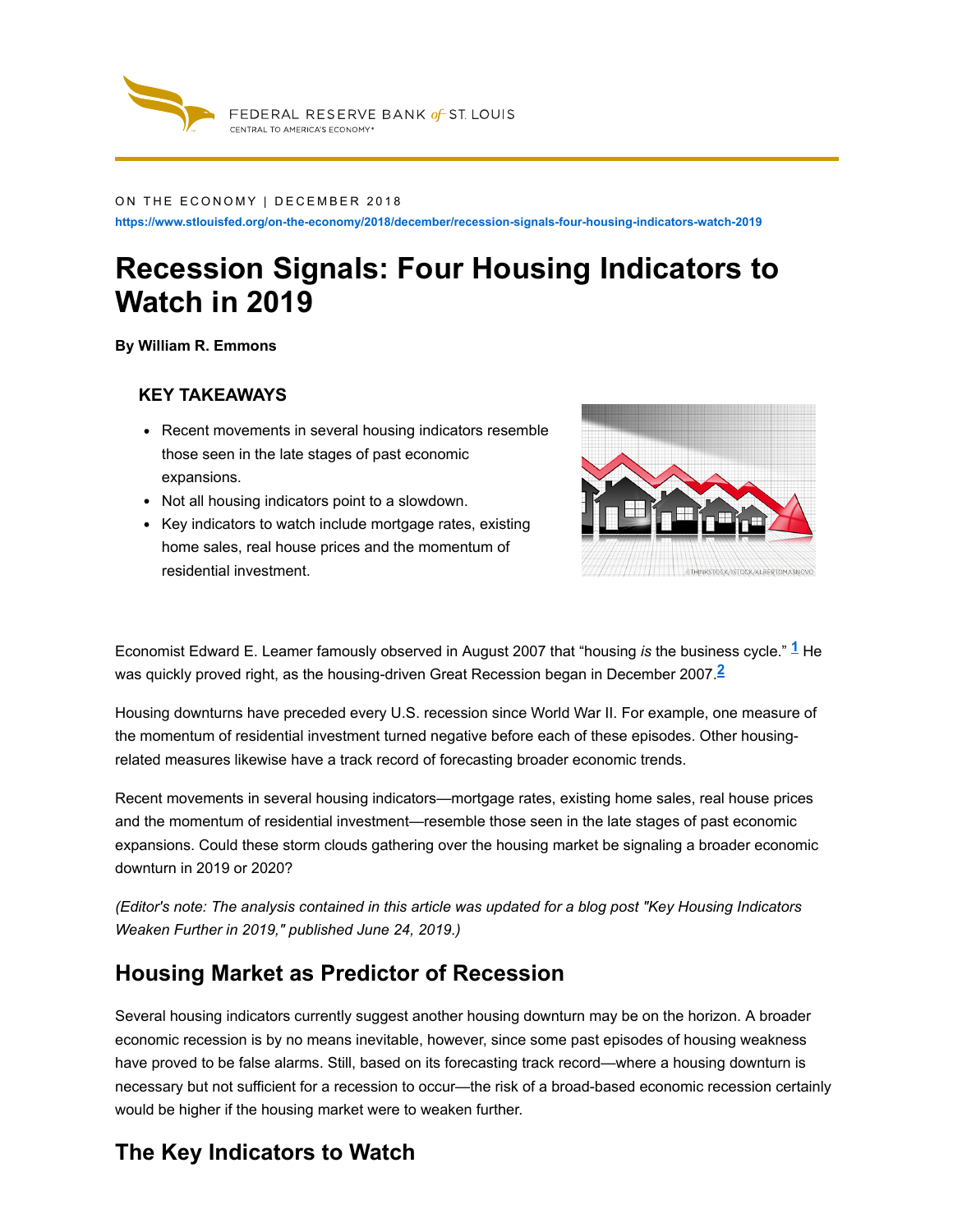To gauge whether the housing market is now at a stage that, in earlier decades, presaged housing downturns and recessions, I compare recent readings on four housing indicators with their trajectories near each of the three previous recessions. In particular, I examine:

- 30-year fixed mortgage rates
- Existing home sales
- Real house prices
- Contribution of residential investment to GDP growth

Each of these indicators is in a range that, in previous cycles, preceded a recession by a year or two.

## *1. 30-Year Fixed Mortgage Rates*

Figure 1 shows quarterly movements in the 30-year fixed mortgage rate relative to its recent level, or more precisely, the 12 most recent quarters excluding the current one. Each recessionary episode is represented by roughly a six-year (25-quarter) line that is centered on the quarter in which a recession began: 1990:Q4, 2001:2Q and 2008:1Q. Figure 1 also displays the most recent experience under the assumption that the next recession will begin in 2019:Q4. I make this assumption simply to place the current cycle in a plausible position relative to previous cycles.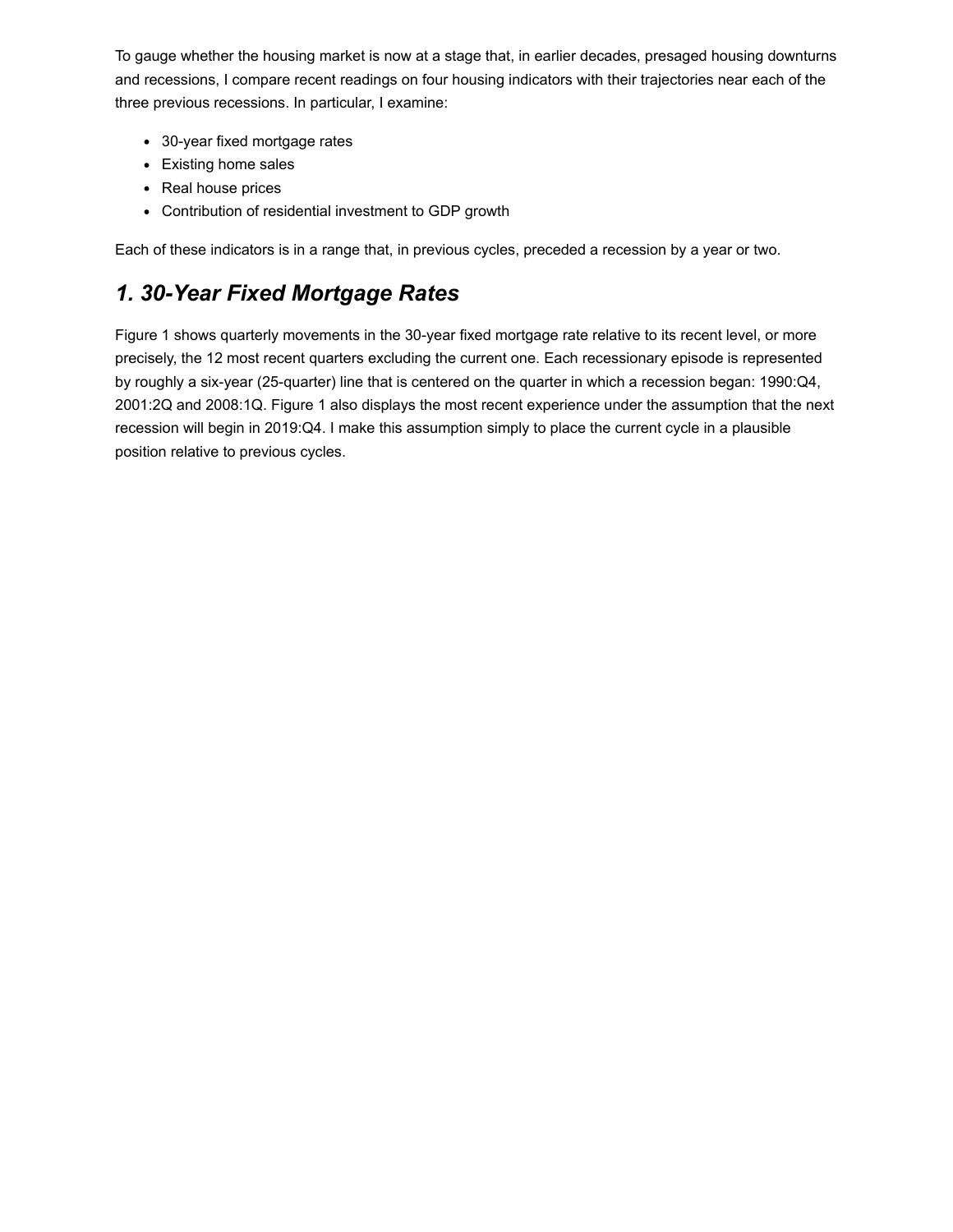<span id="page-2-0"></span>Figure 1



### Deviation of 30-Year Fixed Mortgage Rate from 12-Quarter Average

FEDERAL RESERVE BANK OF ST. LOUIS

NOTES: The figure shows the average quarterly 30-year fixed mortgage rate minus the average of the previous three years (12 quarters). Each line shows three years of data before and after a recession; time zero is the quarter in which a recession began. The first quarter of the recession is indicated in the line label (key).

\*This line assigns the beginning of the next recession (period zero) to the fourth quarter of 2019; of course, the onset of the next recession is unknown. The last observation in this series (for quarter -4) uses the Nov. 15 rate (4.94%) reported by Freddie Mac to represent the fourth quarter of 2018.

SOURCE: Freddie Mac.

As the [figure](#page-2-0) shows, mortgage rates generally rise above their recent levels in the final years of an economic expansion. By the time a recession begins (quarter zero), mortgage rates already have declined below their recent levels. This decline continues for more than three years after the start of the recession.

Recent movements in the mortgage rate are consistent with this pattern seen in each of the three previous recessions. This does not mean that a recession is imminent in 2019:4Q, of course. But the recent trend line is consistent with this possibility.

## *2. Existing Home Sales*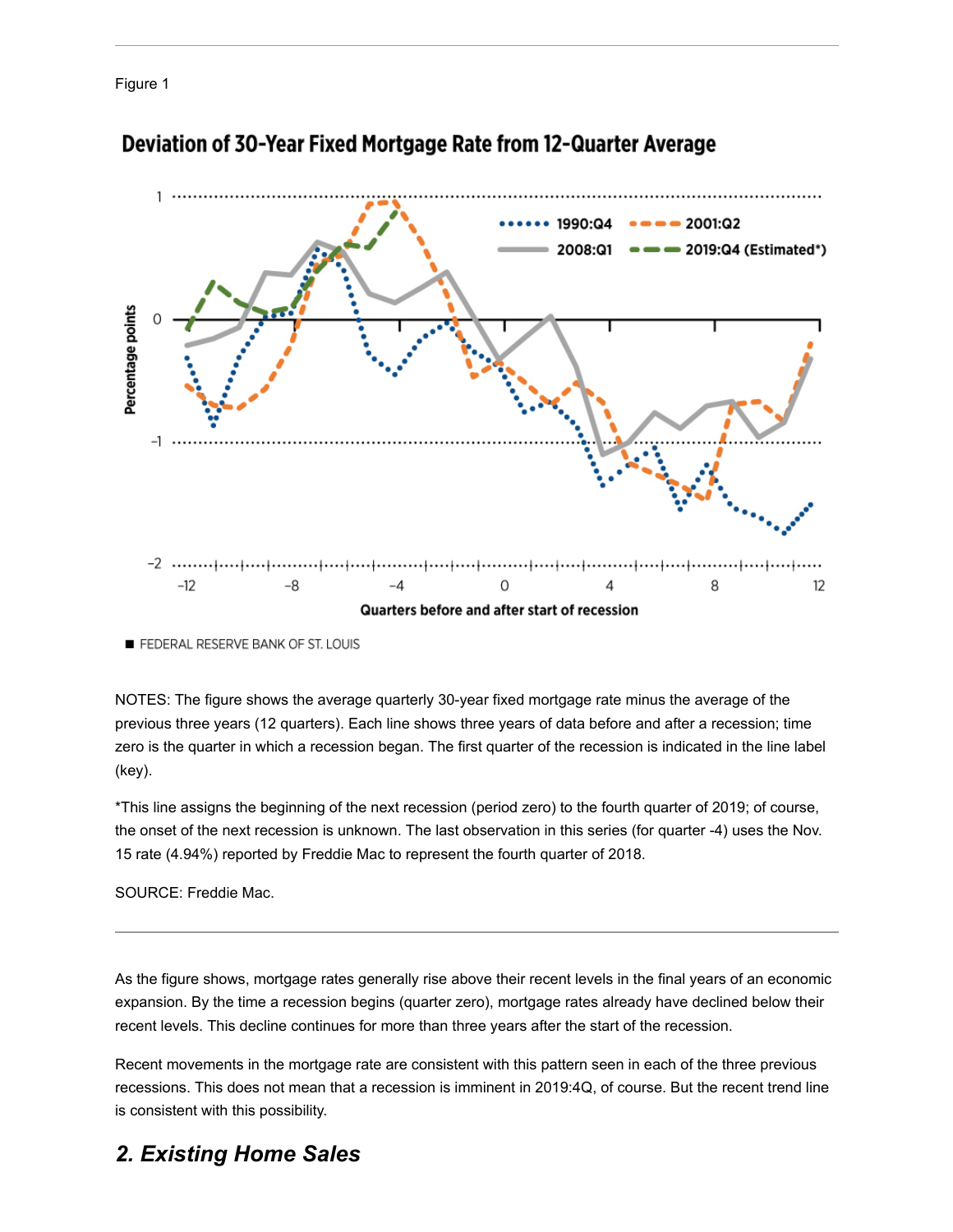The cyclical pattern seen in 30-year fixed mortgage rates before and after the last three recessions is mirrored in the trend lines for existing single-family home sales. Figure 2 shows that home-sales activity was strong relative to recent levels for two to three years before the eventual recession, but then dropped toward or below its three-year trend line in the year or two just before the recession began. The cyclical momentum of home-sales activity reached its nadir near the onset of each of the previous three recessions. The current trajectory of existing home sales is consistent with this pattern, having recently fallen below its three-year average rate.

Figure 2

![](_page_3_Figure_2.jpeg)

## Deviation of Four-Quarter Existing-Home Sales Rate from 12-Quarter Average\*

FEDERAL RESERVE BANK OF ST. LOUIS

\*The previous version of this chart inadvertently contained data errors. The chart has been amended, and the *update does not affect the original analysis or conclusion.*

NOTES: The figure shows the percent difference between the current rate of existing single-family home sales (four-quarter average) and the average annualized sales rate during the previous three years (12 quarters). Each line shows three years of data before and after a recession; time zero is the quarter in which a recession began. The first quarter of the recession is indicated in the line label (key).

\*\*This line assigns the beginning of the next recession (period zero) to the fourth quarter of 2019; of course, the onset of the next recession is unknown. The last observation in this series (for quarter -5) is for the third quarter of 2018.

SOURCE: National Association of Realtors.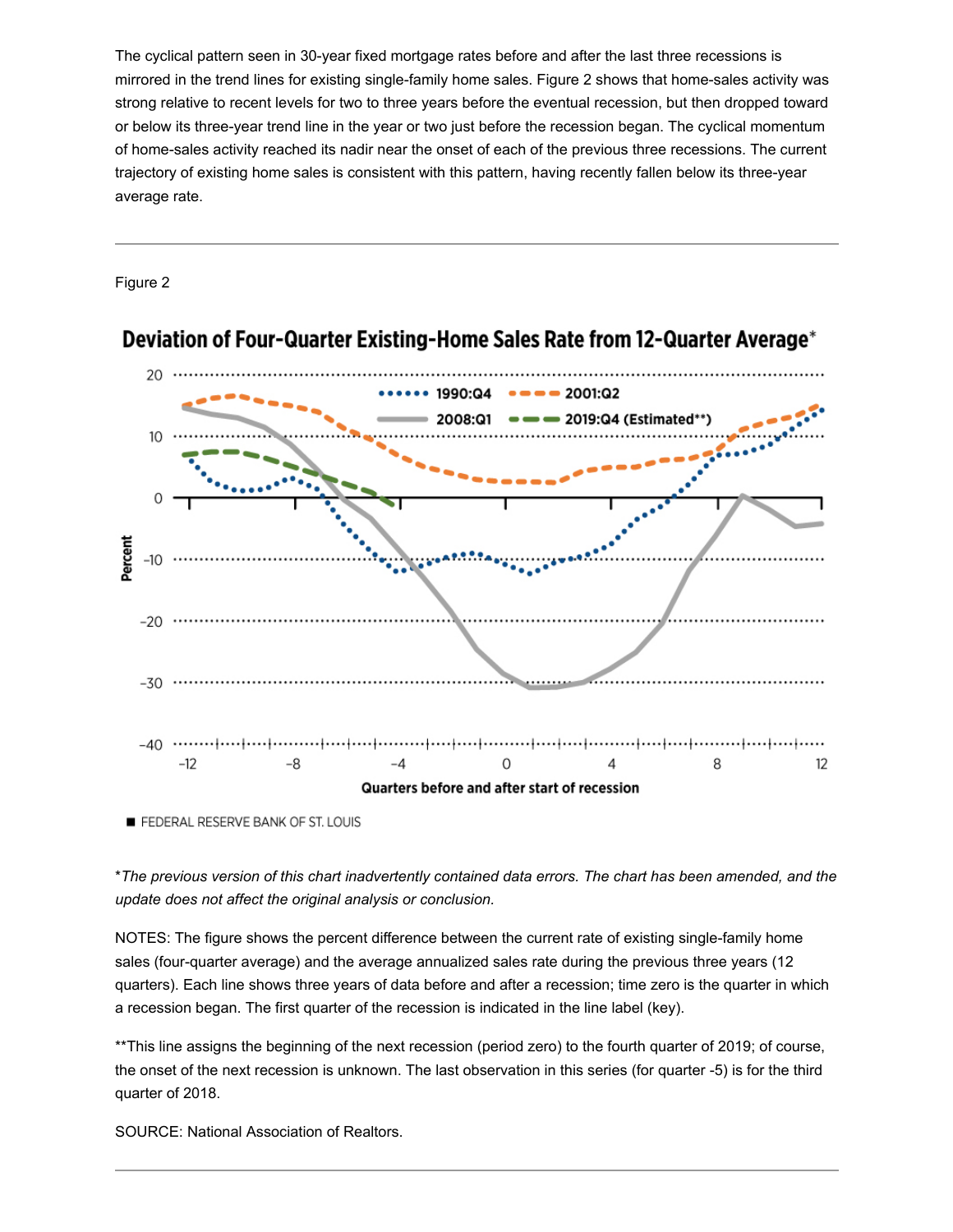## *3. Real House Prices*

Real, or inflation-adjusted, house-price changes varied widely during the three most recent business cycles. Figure 3 shows that the momentum in real house prices declined sharply two full years before the most recent recession began and stayed low for several quarters after. Cyclical weakness in real house prices did not appear until about six quarters before the 1990-91 recession began, and it never was as pronounced as during the Great Recession. Real house prices were even steadier before and after the 2001 recession. The recent behavior of real house prices is well within this broad range of historical experience, resembling the 1990-91 and 2001 experiences more closely than the 2008-09 experience.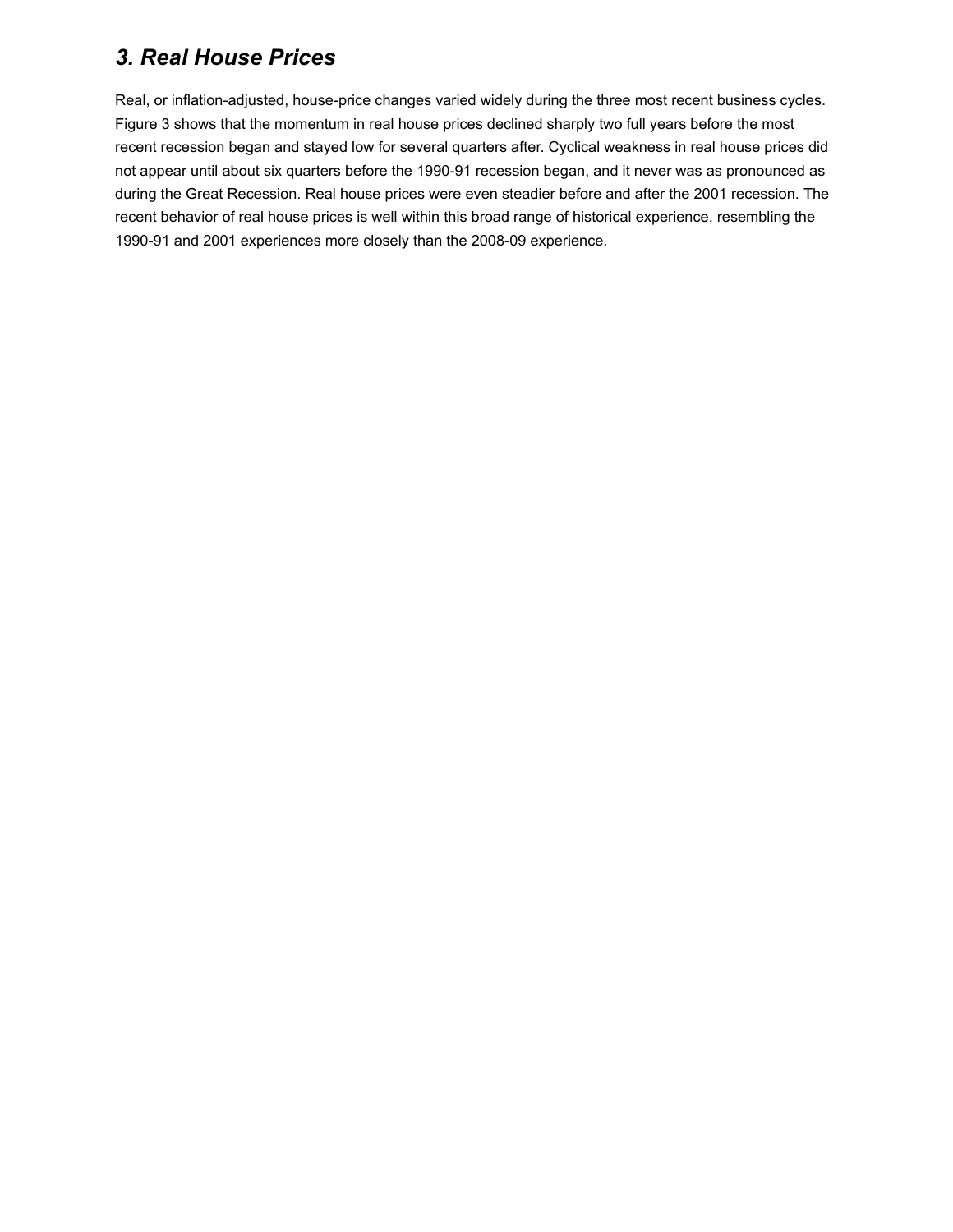![](_page_5_Figure_0.jpeg)

![](_page_5_Figure_1.jpeg)

## Deviation of Four-Quarter Real Home-Price Change from 12-Quarter Average\*

FEDERAL RESERVE BANK OF ST. LOUIS

\*The previous version of this chart inadvertently contained data errors. The chart has been amended, and the *update does not affect the original analysis or conclusion.*

NOTES: The figure shows the four-quarter percent change in the CoreLogic Home Price Index, deflated by the Personal Consumption Expenditures (PCE) Chain-Weighted Price Index, minus the annualized percent change during the previous three years (12 quarters). Each line shows three years of data before and after a recession; time zero is the quarter in which a recession began. The first quarter of the recession is indicated in the line label (key).

\*\*This line assigns the beginning of the next recession (period zero) to the fourth quarter of 2019; of course, the onset of the next recession is unknown. The last observation in this series (for quarter -5) is for the third quarter of 2018.

SOURCES: S&P CoreLogic and U.S. Bureau of Economic Analysis.

## *4. Contribution of Residential Investment to GDP Growth*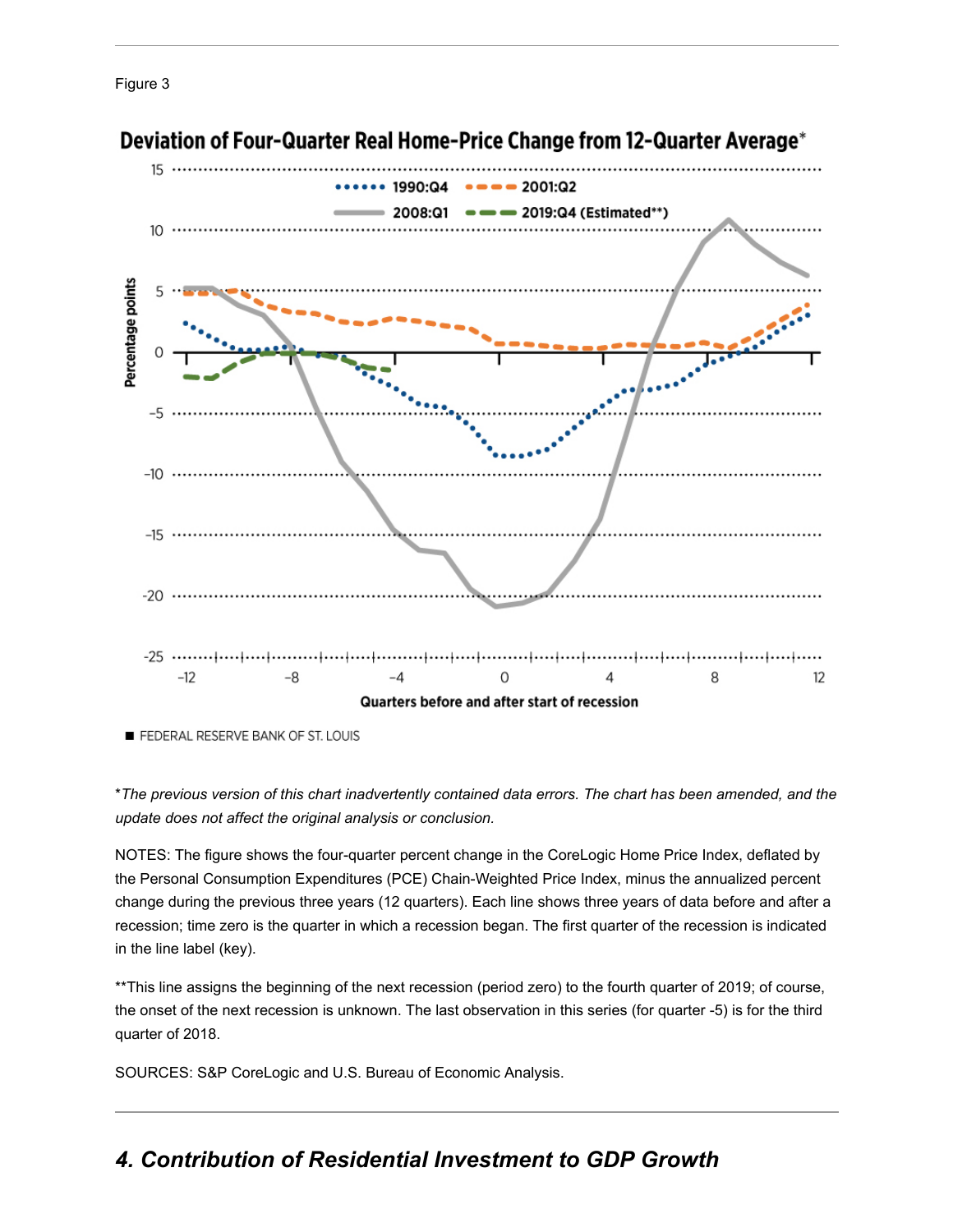The contribution that residential investment makes to overall economic growth represents the most direct link between housing cycles and business cycles. This measure is broader than housing starts because it also includes investment in home improvements while reflecting total dollar amounts, not just the number of units.

The Great Recession period again stands out as a particularly severe housing downturn. Housing investment also clearly lost momentum well before the 1990-91 and 2001 recessions. Assuming that a recession begins in the fourth quarter of 2019, by no means certain, the current path of residential investment will have followed a very similar path to those seen in both the 1990-91 and 2001 downturns. In every case shown here, residential investment was losing momentum for more than a year before the recession began.

Figure 4

![](_page_6_Figure_3.jpeg)

## **Deviation of Four-Quarter Contribution of Residential Investment** to Real-GDP Growth from 12-Quarter Average\*

FEDERAL RESERVE BANK OF ST. LOUIS

\*The previous version of this chart inadvertently contained data errors. The chart has been amended, and the *update does not affect the original analysis or conclusion.*

NOTES: The figure shows the four-quarter average contribution to real GDP growth minus the annualized contribution during the previous three years (12 quarters). Each line shows three years of data before and after a recession; time zero is the quarter in which a recession began. The first quarter of the recession is indicated in the line label (key).

\*\*This line assigns the beginning of the next recession (period zero) to the fourth quarter of 2019; of course, the onset of the next recession is unknown. The last observation in this series (for quarter -5) is for the third quarter of 2018.

SOURCE: U.S. Bureau of Economic Analysis.